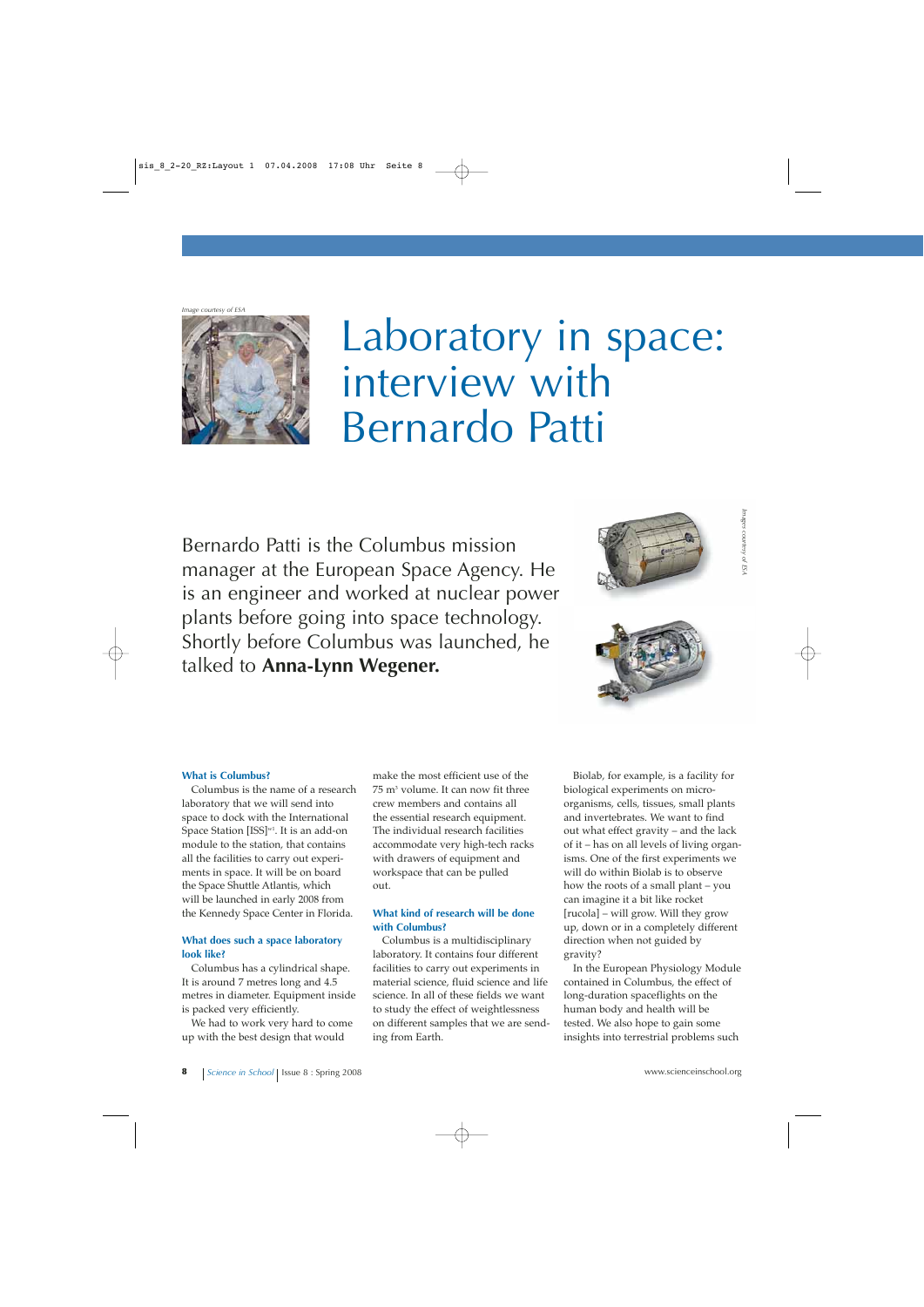## **Feature article**



*Image courtesy of ESA*



as the processes of ageing, balance disorders, bone osteoporosis and muscle dystrophy.

The Fluid Science Laboratory will hopefully reveal dynamics of fluids that cannot be studied on Earth, because they are masked by gravity and its effects. We will be looking at, among others, phenomena like flows and instabilities induced by surface tension gradients and thermal radiation forces, instabilities related to coupling between heat and mass transfer, thermo-physical properties of fluids, mechanisms of boiling and critical point phenomena.

In the Material Science Laboratory, experiments will be run to explore different materials to improve the study of their properties. We will melt and solidify metals and expose them to different atmospheres and conditions.

#### **Isn't it a lot of effort to send terrestrial samples into space to study them?**

It definitely is a lot of effort, but it is worth it. All of the questions we are

investigating could never be addressed in laboratories on Earth, because gravity is such a pervasive force on our planet. I know it sounds paradoxical that it is easier to understand some terrestrial phenomena in space, far away from their natural context, but gravity makes some experiments simply impossible and overrides many small effects that can be studied in orbit.

#### **What are the challenges of a mission like Columbus?**

The foremost challenge was constructing a laboratory that on Earth would weigh at least 50 tonnes with a diameter of just over four metres while keeping it light enough to be sent into space. Columbus weighs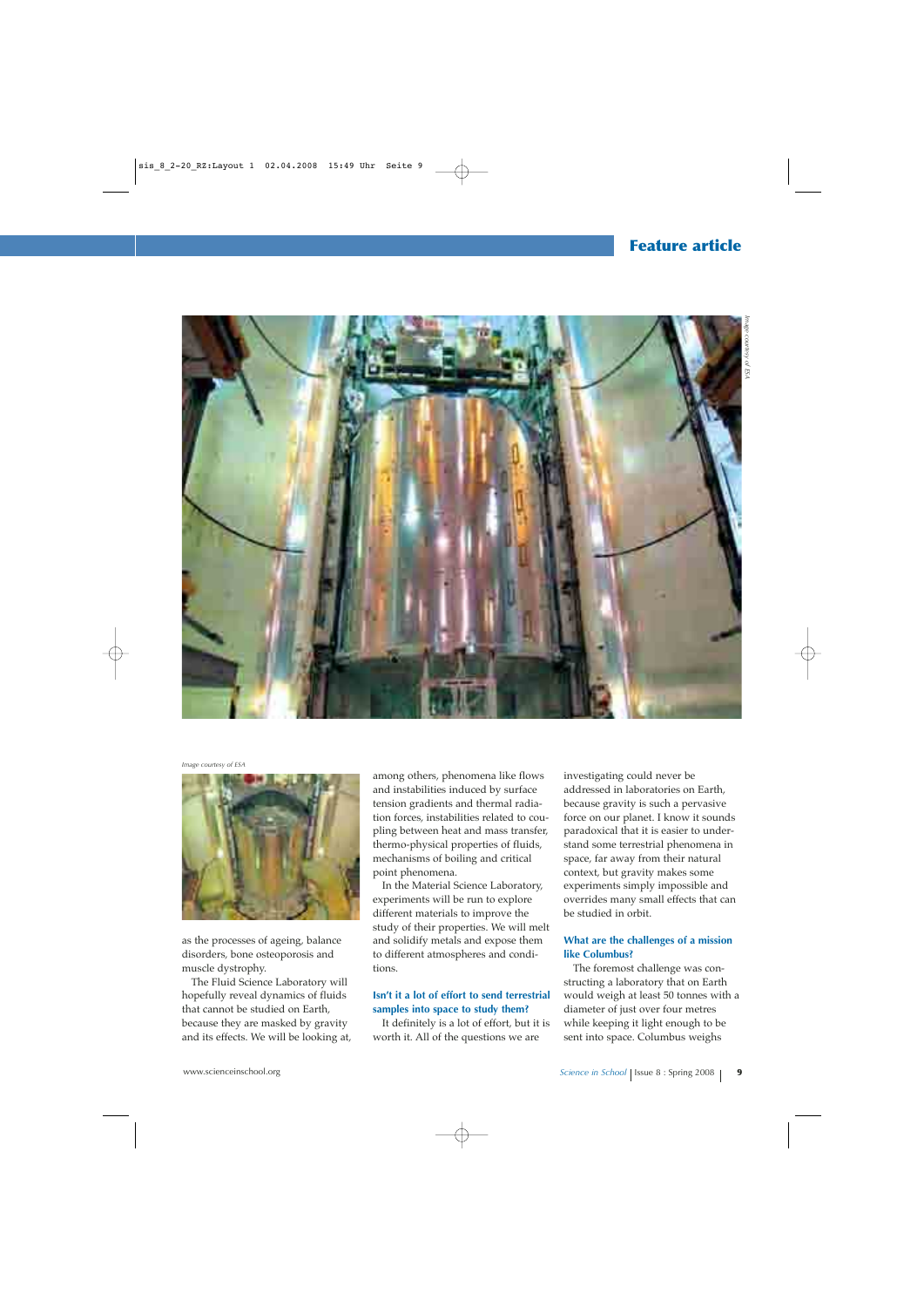

around 12 tonnes and that is about the maximum weight the Atlantis shuttle can carry.

On Columbus we have been able to provide an environment where the crew can work in comfortable surroundings. Apart from this it is able to accommodate all the scientific facilities in the pressurised space. It can operate for 10 years in orbit. Unlike a ship that needs to be dry docked and then repaired, Columbus will have the capability to automatically detect any failures and to start self-repairing while still being operational. The entire European structure can be operational with just a single launch.

#### **What excites you personally about the project?**

As an engineer, I was particularly attracted by the design and engineer-

ing challenges involved. But space and weightlessness also carry an inherent fascination: engineering and travelling into space share the fact that they overcome traditional barriers of technology and mankind. It is incredibly exciting and a huge step for space exploration.

On a more day-to-day basis, what I really love about the project is its internationality. The International Space Station is a collaborative project of five different space agencies. Apart from the European Space Agency, (ESA), which by itself has 17 European member states, the US National Aeronautics and Space Administration (NASA) and the Canadian, Russian and Japanese space agencies are also involved. Every day I talk to people from many different countries, sometimes speaking several languages a

day. It is rewarding for us to see so many nations putting so much effort into the realisation of such an ambitious project and to see healthy competition developing between nations.

Curiosity and science go beyond national borders and historic differences. They are strong, uniting forces that bridge geographical and cultural gaps.

#### **Is there any way that teachers and school kids can benefit from Columbus?**

At the moment we are focusing on getting Columbus safely up to the ISS and the first periods will be dedicated to setting it up and running experiments. But it might well be that in future we will broadcast lessons from or involving the Columbus module, just as has been done from the ISS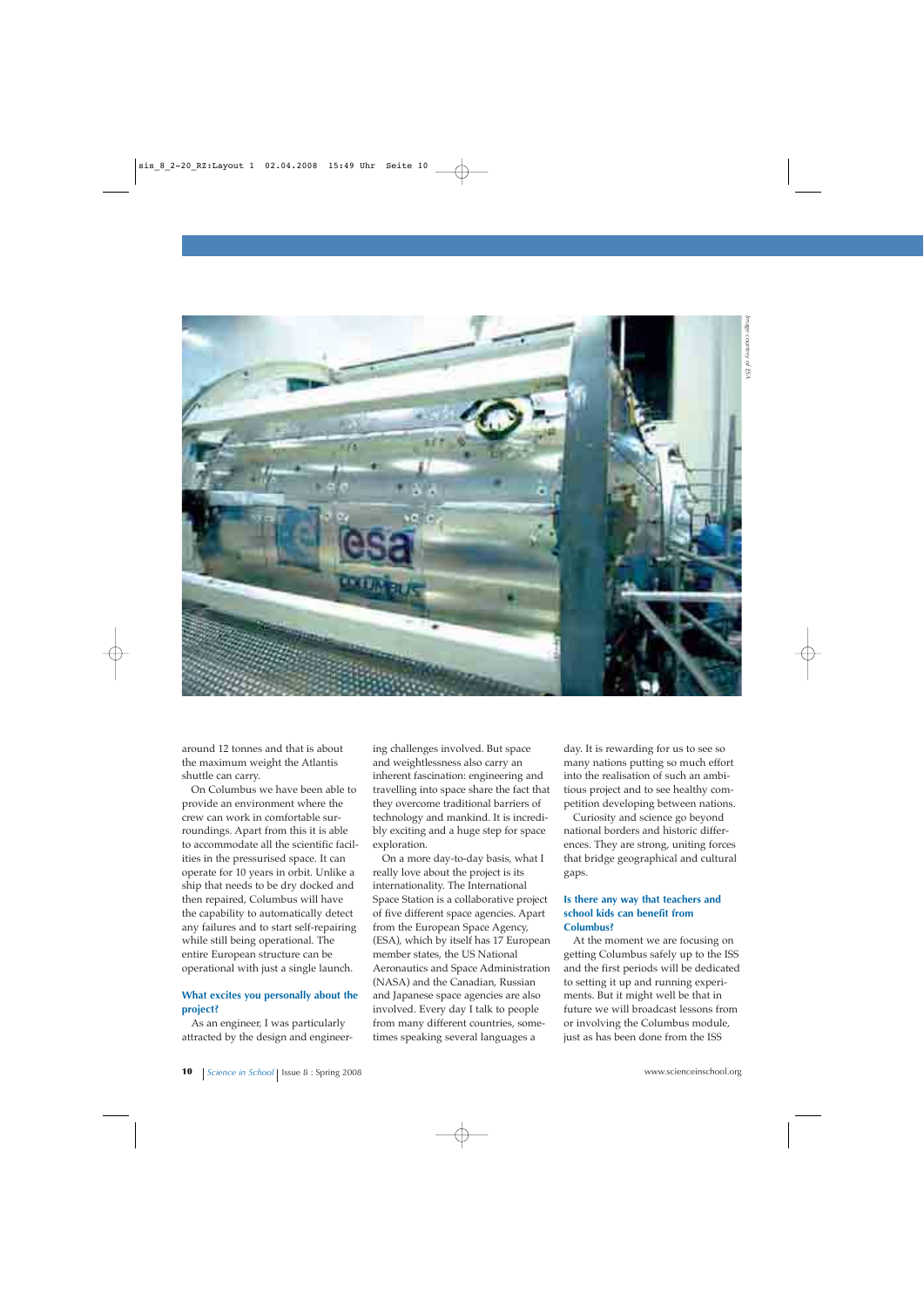# **Feature article**



# **As we go to press: the Columbus module has joined the ISS**

Atlantis safely returned to Earth with its crew of seven on 20 February, after spending almost 13 days in space, including nine days docked to the ISS, to deliver Europe's first permanent human outpost in orbit. Two ESA astronauts, Hans Schlegel of Germany and Léopold Eyharts of France, travelled to the ISS; Schlegel returned to Earth with Atlantis but Eyharts became part of the resident ISS crew and will return to Earth in late March after performing a series of experiments, both in the laboratory and in the other science facilities already operating in the Station.

ESA will continue to contribute to ISS operations by launching unmanned Automated Transfer Vehicles (ATVs), designed to deliver scientific experiments, crew support equipment (such as food and clothing), fluids and propellant. The first ATV, *Jules Verne*, will be launched by an Ariane 5 rocket on 8 March<sup>-w2</sup>

As Columbus comes to life, so too does the network of nine User Support and Operations Centres (USOCs) throughout Europe, which facilitate the interface between researchers and the science payloads on board, and allow investigators to control their experiments and receive real-time data on their results. As more science payloads are delivered to Columbus by upcoming logistics missions, the USOC network will become more active.

Columbus was designed to support some 500 experiments per year for ten years, in cell and plant biology, astrobiology, human physiology, fluid and material sciences, fundamental physics, astronomy, remote sensing and technology. For the European science community and industrial R&D, a new era of research has just begun.

[see the Resources section]. Columbus opens up countless new possibilities, some of which I am sure we cannot even conceive yet.

#### **Web references**

- w1 An article about the International Space Station will be available in a future issue of *Science in School*. Keep visiting www.scienceinschool.org
- w2 For more information about the Automated Transfer Vehicles, see the following article in this issue of *Science in School*:
	- Williams A (2008) The Automated Transfer Vehicle – supporting Europe in space. *Science in School* **8**: 14-20. www.scienceinschool.org/ 2008/issue8/atv

#### **Resources**

ESA have produced many educational materials relating to the International Space Station (ISS):

**·** A printed ISS education kit for both primary- and secondary-school teachers is available in all 12 ESA languages. The kits are based on all the fascinating activities involved in building, working and living on board the ISS, and provide background information and exercises for classroom teaching. They are available to all school teachers in ESA member states and can be Facilitate the interface between researchers and the science payloads<br>
no board, and allow investigators to control their experiments and<br>
delivered to Columbus by upcoming logistics missions, the USOC net<br>
delivered to Co